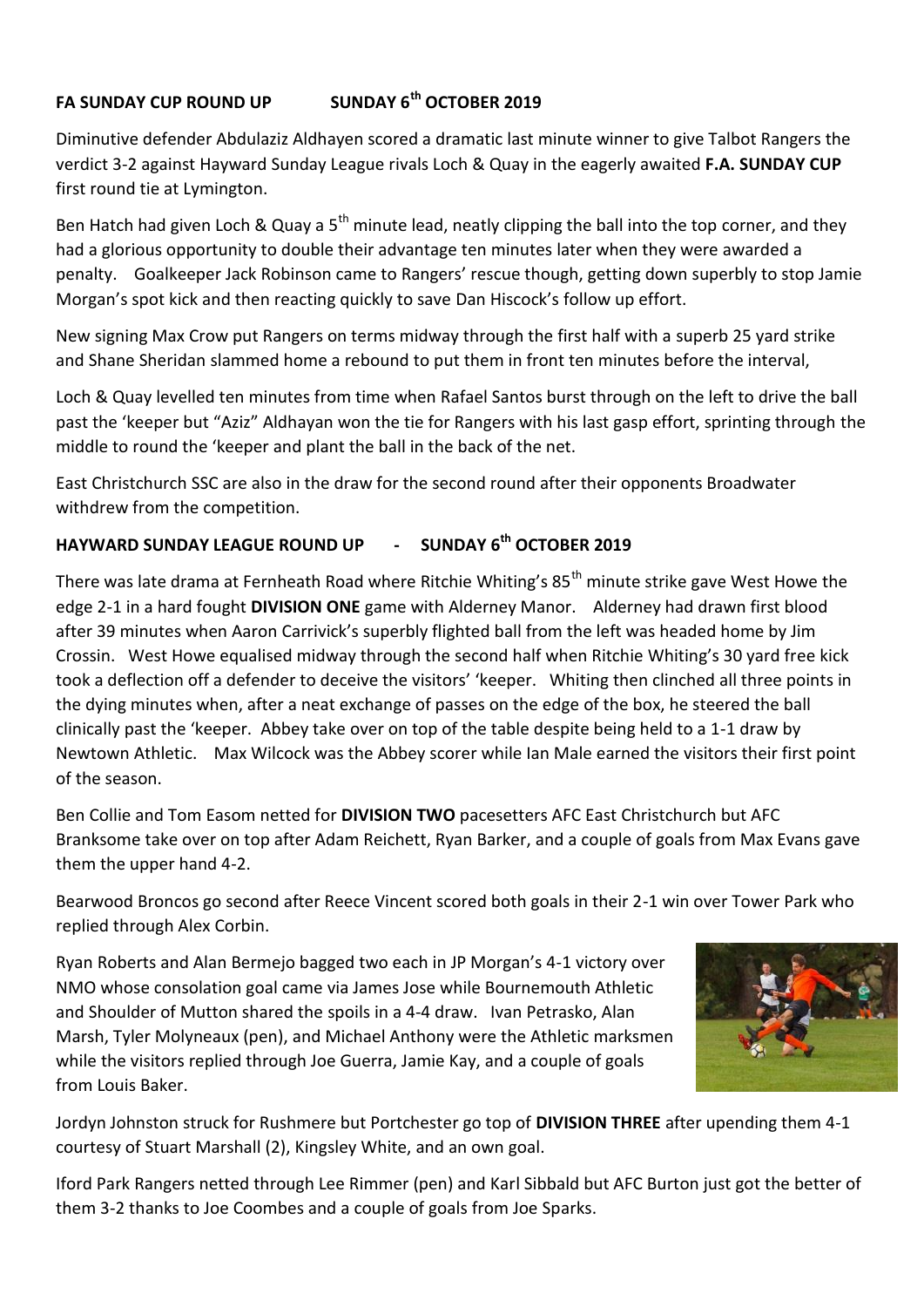Carl Foster scored the consolation goal for second placed Scott V when they took a heavy 5-1 tumble against Parkstone in **DIVISION FOUR.** Jack Bennett notched a hat-trick for Parkstone with the other two goals coming from Andy Pugh.

Upton Sociedad take over in the runners up berth after their 5-2 success against Alderney Manor Reserves courtesy of Jamie Cooper's hat-trick and further goals from Ben Lees and Sam Smithard. Kelly Barth and Kyle Stacey were the Alderney scorers.

Lloyd Wallen was the five goal star when JP Morgan Reserves blitzed Home Style 8-0 to go equal top of **DIVISION FIVE.** Yusuf Akanni (2) and Joey Taylor were the other JP Morgan marksmen.

West Howe Reserves join Poole Rovers at the summit in **DIVISION SIX** after Troy Light, Jarad King, and Lloyd Hemming clinched a 3-1 success against Academy who replied through Paul Colla.

Dylan Cooper led the way with a hat-trick when Ringwood Town Under 18s (Red) gave Redhill Rangers a 7- 0 drubbing in their **ENDEAVOUR CUP GROUP ONE** game with Elliot Hemmings (2), James Turner, and Lewis Brooks also on target.

Noah Pierce struck twice in Lymington Town Under 18s 3-0 victory over Hamworthy Recreation Under 18s with the other goal coming from Giacomo Bigazzi.

Boscombe Albion Under 18s maintained their perfect record in **GROUP TWO** when Josh Nace and Lyle Simpson gave them the edge 2-1 against Muscliffe Dynamos Under 18s who replied through James Stocker.

Adam Ford and Max Stacey netted for Greenfields Under 18s but Ringwood Town Under 18s (White) just got the better of the, 3-2 thanks to Louis Hudson, Daniel Carter, and Nathan Parry.

## **COUNTY CUP ROUND UP - SUNDAY 6th OCTOBER 2019**

Luke Hoare tucked away a hat-trick in Vienna Suttoners' 7-0 triumph over Bournemouth Sports Mercury in the first round of the **HAMPSHIRE SUNDAY TROPHY** with Brad Connell, Will Foster, Lewis Hall, and Dave Brown adding one each.

Rob Scadding grabbed a hat-trick in Woodville Wanderers' 6-2 success against Farlington Academicals in the first round of the **HAMPSHIRE SUNDAY VASE** with Leon Samson (2) and Ethan Greenway also on target.

Kirkfield United were also 6-2 winners when James Smith (2), David Bergson, James Stephens, Martino Fincato, and Paul Leabourne put paid to Saturn Royale.

Vienna Suttoners Reserves are also through after Sam Purdy, James Sheppard, Jesse Hodgson, Ryan Ashford, and Dan Haynes gave them the upper hand 5-3 against Gosham Rangers.

Goals from Adam Dale and Josh Yates were not enough to save New Milton Borough from a 4-2 defeat against Hedge End Tigers while Grange Athletic and Boscombe Celtic both suffered 3-0 defeats to Bush Hill Sun and Unity 101 respectively.

John Armour hit Carpenters Arms for six and Andy Cordial bagged a hat-trick when Siemens Reserves crushed them 10-0 in the first round of the **DORSET SUNDAY CHALLENGE CUP** with Moni Primo adding the other one.

Siemens' 1<sup>st</sup> team are also through after their 4-1 win over Morden thanks to Lukas Brown, Mike Quinn, and a couple of goals from Dan Jones. Fletcher Woodrow was the Morden scorer.